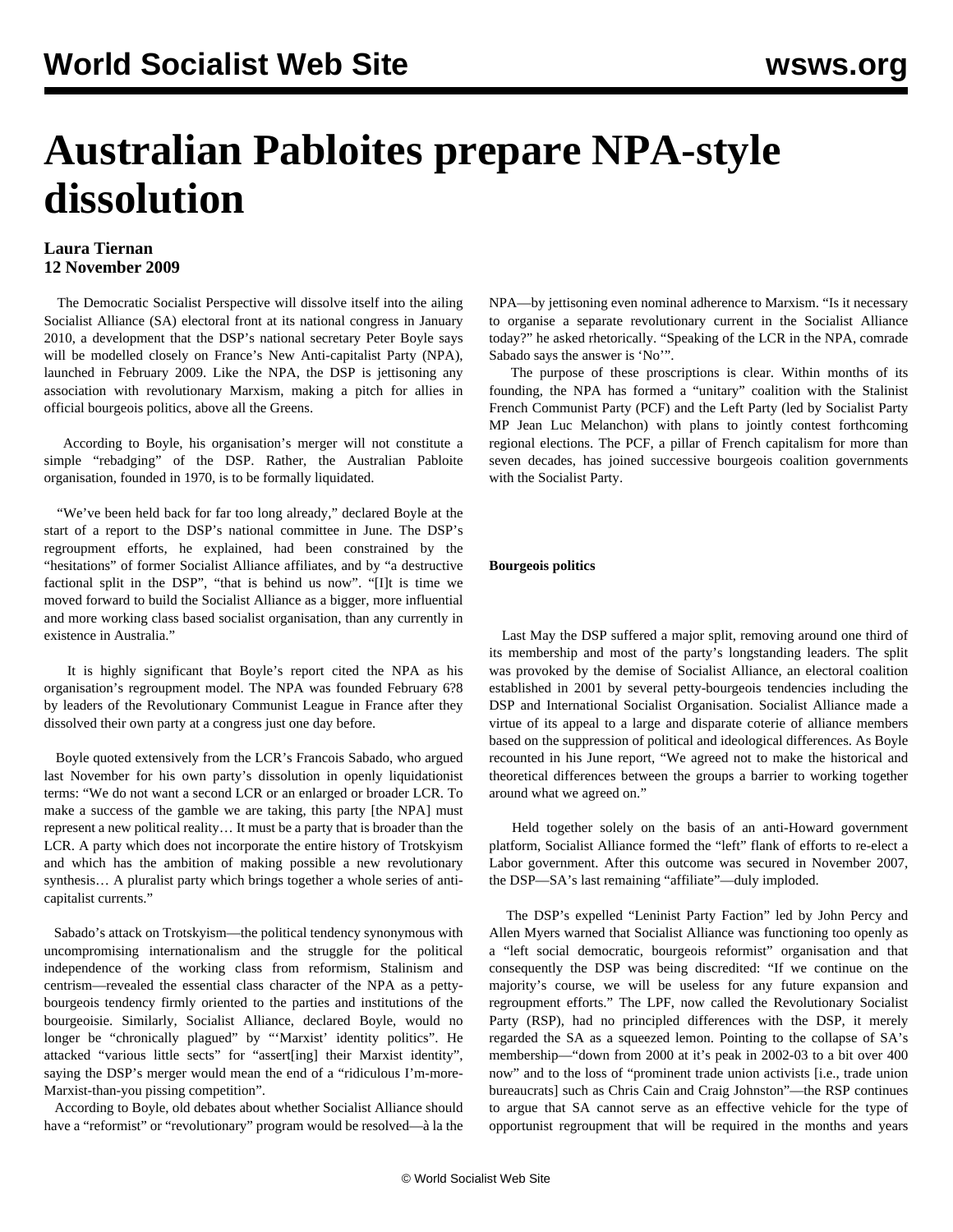#### ahead.

 However, the DSP majority has drawn its own conclusions from SA's protracted crisis. Boyle's national committee report foreshadowed a "broader" and more "inclusive" Socialist Alliance that reaches beyond the traditional "left". Foremost among the "broad range of collaborators" envisaged by the DSP is the Greens, which the DSP has been attempting to woo for the best part of two decades.

 The Greens have a capitalist program, operate as political defenders of the Rudd Labor government and of Australian imperialist operations from East Timor to Afghanistan. Yet the DSP has signalled its willingness to provide them with the required "left-wing" and even "socialist" credentials. In this, they serve a critical political function for the bourgeoisie.

 Last year Socialist Alliance hailed the election of Greens candidate Adele Carles in the seat of Fremantle as "a breakthrough for the entire progressive movement and a testament to the Greens' consistent efforts to raise a progressive alternative to Labor." Last October, after the ACT Greens formed a coalition government with the ALP, pledging fiscal responsibility and the delivery of a balanced budget, Socialist Alliance sent a letter to the Greens ACT branch, pledging its organisational and political backing.

 The purpose of the DSP's attack on revolutionary program is to clear the way for its entry into official bourgeois politics. "We know real revolutionary vanguard status cannot be proclaimed simply by dint of adherence to a revolutionary program," Boyle declared in his national committee report. In fact, it is precisely adherence to a revolutionary program that has determined the political character of every genuinely Marxist organisation since the publication of the Communist Manifesto in 1848.

 According to Boyle, "real 'Leninist' party building includes a permanent search for ways to unite with real emerging political vanguards in the working class, including (but more than) the regroupment with left groups and individuals". On the contrary, the Leninist conception of party building consists of the permanent struggle by the revolutionary party to demarcate the independent standpoint of the working class politically, theoretically and organisationally from the bourgeoisie and its pettybourgeois defenders.

 "Everything we have done in our tendency over the last four decades has been done to make small initial steps in this process". This was one of the few factually correct statements contained in Boyle's report.

 Established in 1970 as the Socialist Workers League (later renamed the Socialist Workers Party), the DSP was for 14 years the Australian affiliate of the Pabloite United Secretariat of the Fourth International (USEC) and claimed adherence to Trotskyism. In reality, the Australian Pabloites supported the revisionist theories of USEC's leaders Michel Pablo and Ernest Mandel. Those who founded the SWL opposed the construction of independent revolutionary leadership in the working class, denouncing this as "sectarian". They were attracted to the Pabloites' glorification of Castroism and petty-bourgeois guerrillaism, and by their theories that mass pressure from below could force the existing bureaucratic leaderships of the working class—including the Australian Labor Party and the Stalinist communist parties—to "project a revolutionary orientation".

 In 1985 the SWP denounced Trotskyism, split from USEC, and openly embraced the Stalinist two-stage theory of revolution, which holds that in countries oppressed by imperialism the national bourgeoisie can play a revolutionary role. Trotsky had insisted that only the working class could wage a consistent struggle against imperialism. The task of overthrowing imperialist domination and carrying through the unresolved bourgeois democratic reforms fell to the working class and its struggle for political power, as an integral part of the fight for world socialist revolution. Percy's attack on permanent revolution provided the necessary calling card for a series of unsavoury political alliances with bourgeois nationalist movements in Latin America and Asia and with sections of the Stalinist Communist Party of Australia.

#### **Political context**

 The DSP's merger is part of an international regroupment among the parties of the petty-bourgeois ex-left under conditions of the most farreaching breakdown of global capitalism since the 1930s.

 In an article that appeared last November in the Pabloite United Secretariat's *International Viewpoint* magazine, Sabado pointed to what he described as "changes that have taken place in the radical left in recent months." "[T]he deepening of the crisis of the capitalist system and the social-liberal evolution of social democracy, confirm there is a space 'to the left of the reformist left'".

 The Pabloite organisations are acutely conscious of the political vacuum that has opened up. A new period of class struggle is emerging under conditions in which the old social-democratic, trade union and Stalinist organisations stand exposed. Having enforced more than two decades of pro-market attacks, the French Communist Party and Socialist Party have lost their base of support. The NPA seeks to fill the resulting vacuum in defence of the existing official establishment.

 The bourgeoisie intervened directly in the NPA's formation. The French media has accorded NPA frontman and former LCR presidential candidate Olivier Besancenot celebrity status. They have carefully crafted the NPA's image, presenting it as a force for popular change in the face of growing struggles by the French working class. The French bourgeoisie calculates it can use the NPA to divert and block these struggles and prevent the growth of a genuine socialist movement.

 It cannot be said that the DSP—or its discredited Socialist Alliance project—has met with such "success" in Australia. Both organisations have suffered a precipitous collapse of membership and repeated factional bloodletting in recent years. Yet Boyle and the DSP leadership are conscious that political winds are shifting. They hope that from their ranks a Besancenot may be plucked, and that with the emergence of mass opposition to the Rudd Labor government, a similar opening may be found in official political circles.

 In his own report to the DSP national committee, Boyle spoke of a severe "triple crisis of capitalism". "First the climate change crisis, which threatens human survival on a global level; second, the worst global economic crisis since the Great Depression (though it is hitting Australia later than other countries); and third the widespread crisis of legitimacy of capitalist neo-liberalism". Boyle made no analysis as to the source of this "triple crisis" but he hastened to reject any struggle for socialism: "Any left group that is content to just shout from the sidelines 'capitalism has failed, embrace socialism!' is doomed to become ever more isolated and sectarian." Boyle's pathetic caricature of Marxism makes clear the DSP's position: notwithstanding the most serious "triple crisis of capitalism" in history, the fight for socialist revolution is "doomed".